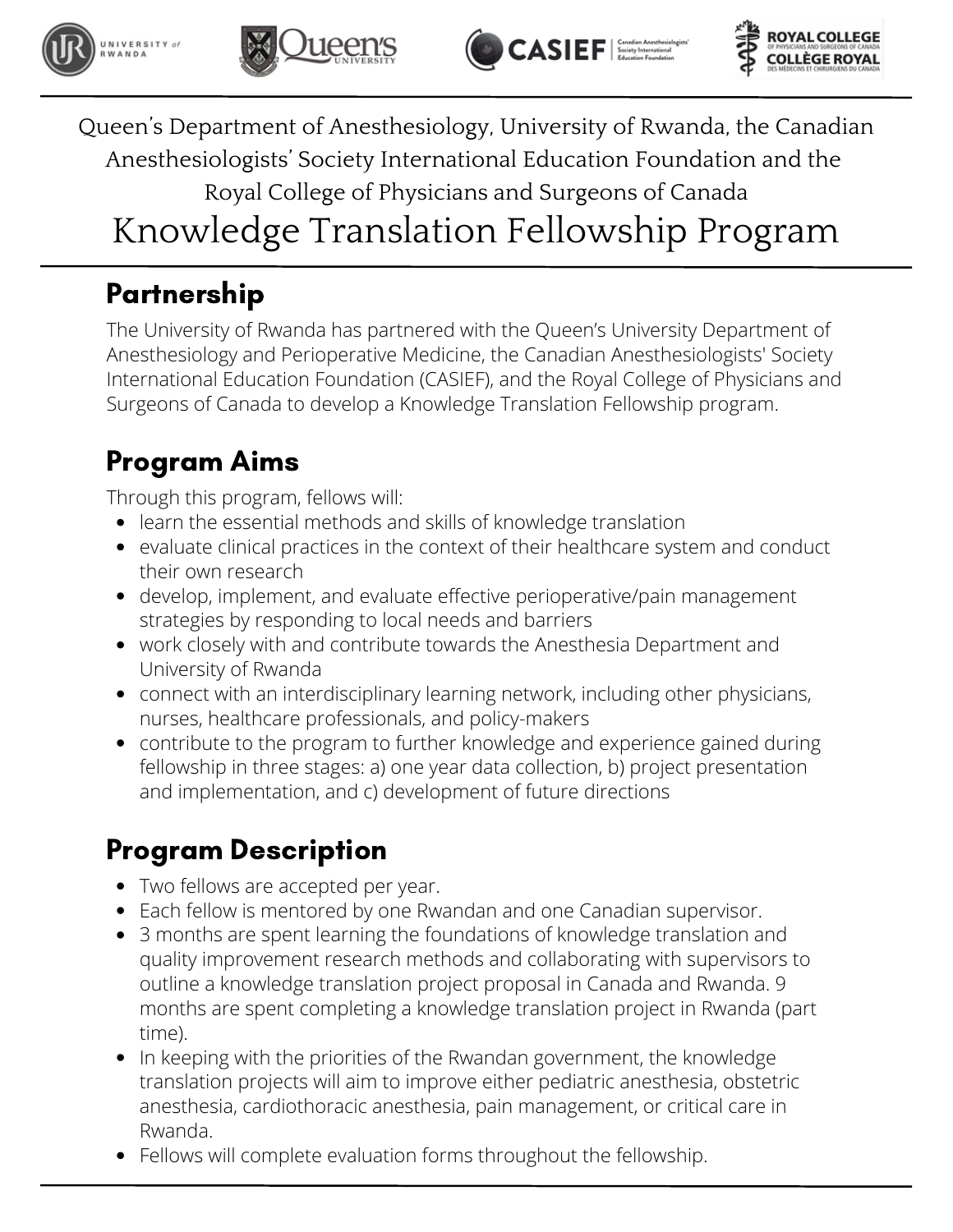







# **Application**

Applications are now open for any anesthesiology faculty currently practicing in Rwanda. Fellows are required to commit one year to the program and plan to continue to work in Rwanda to apply their skills and help train incoming fellows. Applications are due **June 30, 2022**. While in Canada, the costs of transportation, accommodation, and a daily stipend will be covered by the program.

Applications must include the following items:

- Curriculum Vitae outlining education, work experience, 1. extracurricular activities, volunteer experience, research, and scholarship activities
- 2. Copy of Medical Degree and Practice License
- Applicant's mailing address 3.
- 4. Copy of educational transcripts from residency
- Two names of referees to be contacted by the Selection Committee 5. (applicants must contact referees before submitting their names)
- Letter of support from the Program Director of the Anesthesiology 6. Program at the University of Rwanda
- 7. Copy of Specialist Certification in Anesthesiology
- Letter of intent outlining interest in the program, which field within 8. Anesthesiology and Perioperative Medicine the applicant is interested in pursuing a project in, career goals (including sub-specialty training), and any relevant research or teaching experience

Please submit your completed application to Milena Bullen at **[12mb98@queensu.ca](mailto:12mb98@queensu.ca).**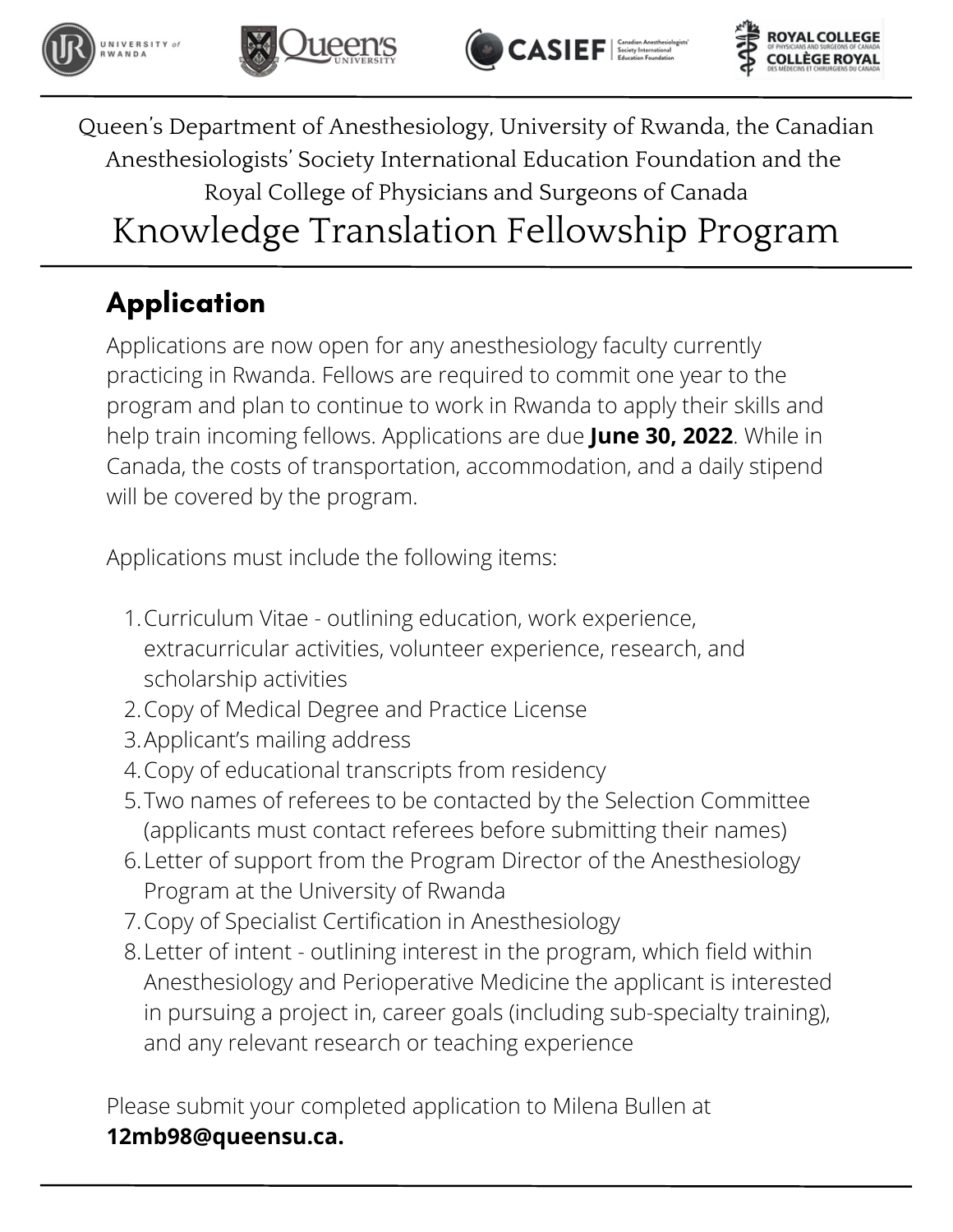







## Criteria for Selection

The ideal candidate will,

- Have an interest in subspecialty training in line with the Rwandan 1. government's priorities, including pediatric anesthesia, obstetric anesthesia, cardiothoracic anesthesia, local and regional anesthesia/ pain management, or critical care
- 2.Have at least 2 years of anesthesiology practice in Rwanda
- Be committed to developing local health infrastructure in Rwanda 3.
- 4.Have a strong track record of research in the area of subspecialty training
- 5. Commit to teaching and mentoring residents and junior faculty members
- 6.Have a strong letter of intent
- 7. Have two strong references
- 8.Have a strong letter of support from the Program Director of the Anesthesia Department

## Selection Committee

The primary admissions committee consists of Dr. Paulin Banguti, Dr. Gaston Nyirigira, and Dr. Francoise Nizeyimana, who will select 4 candidates. The secondary admissions committee consists of Dr. Joel Parlow, Dr. Gregory Klar, Dr. Melanie Jaeger, Dr. Dylan Bould, Dr. Jon Bailey, and Dr. Ana Johnson, who, in conjunction with the Rwandan partners, will select the two successful candidates.